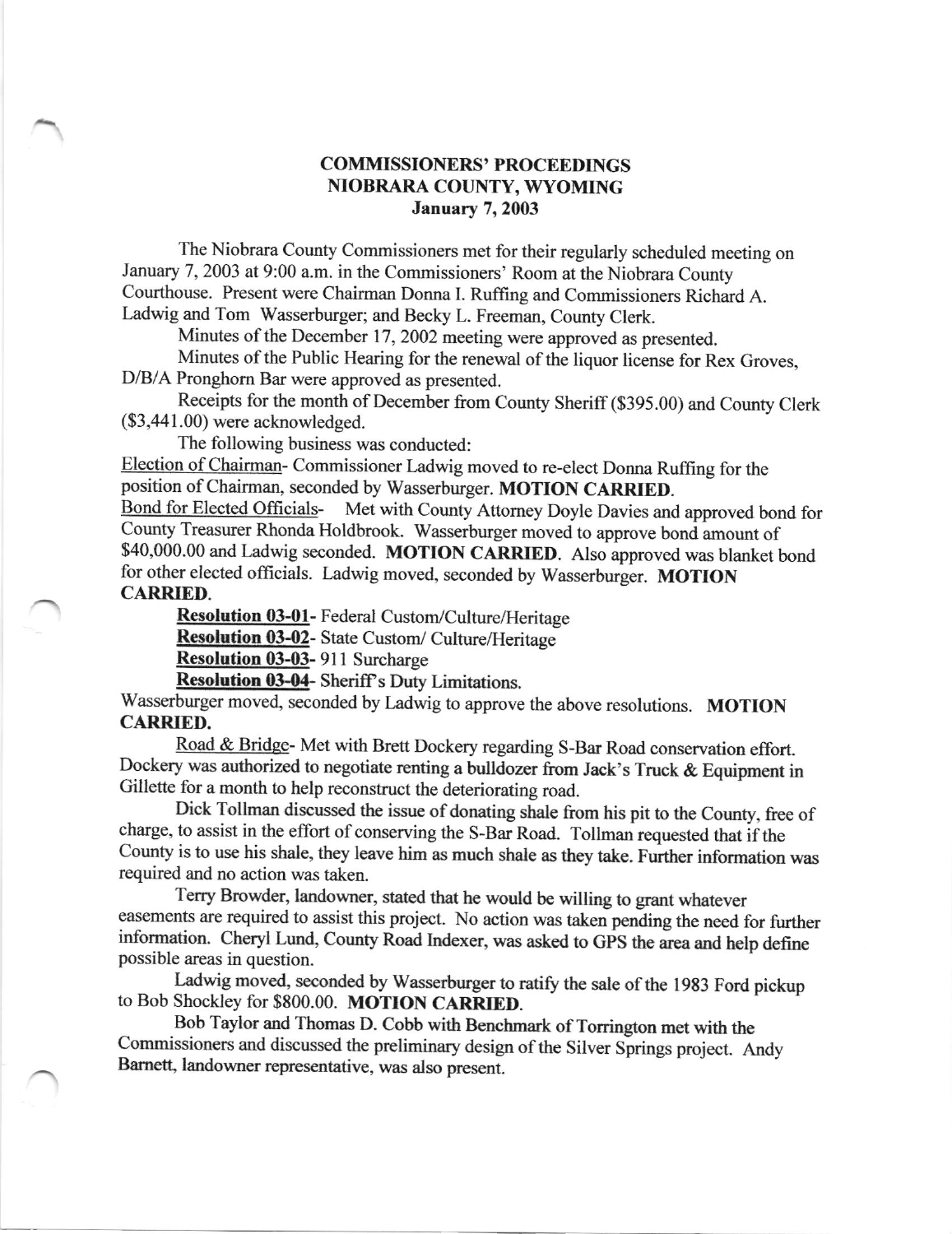Ladwig moved, seconded by Wasserburger, to approve the transfer and acceptance of National Pollutant Discharge Elimination System (NPDES) permit at the Eagle Creek Pit. **MOTION CARRIED.** 

Weed & Pest - Tom Wasserburger moved, seconded by Ladwig, to approve petitions submitted reappointing Jim Wasserburger as Weed and Pest Director for Area V and John Fenno for Area III. MOTION CARRIED.

Gail Mahnke, Weed & Pest Director, discussed a public hearing to be held on February 5, 2003 at 1:30 p.m. at the fairgrounds regarding the West Nile Virus and Grasshoppers. Prevention and control of threats will be topics of discussion featuring several speakers. County offices will close for the West Nile presentation.

Elected Officials will meet with the Commissioners once a month, beginning January 7, 2003, to discuss any concerns or upcoming events, which would effect their offices or the county.

State Land & Investment Board (SLIB) Doors & Locks- The grant application will be withdrawn until exact amounts for the projects are known.

Cancellation of Tax- Wasserburger moved, seconded by Ladwig to approve the Cancellation of Tax for The Walter F. Kant Revocable Trust for \$28.36. MOTION CARRIED,

Towell (Common Enerqv)- Amended payment plan- The County received a payment of \$25,000.00 for delinquent taxes. Towell also agreed to pay the county \$5,500.00 a month for five months to finalize the amount due.

Liquor Permit- The Wyoming Liquor Commission has advised that El Jarro is not eligible to be granted off-premises liquor catering permits. County Attomey Davies will advise El Jarro by letter.

Mid-Term Commissioner's Salarv- The legalities for allowing Ruffing to receive the elected officials' salary increase effective January 1,2003, were discussed with County Attomey Davies. The matter was tabled for additional information.

Committee Assignments- Ruffing made the following assignments: Richard Ladwig: Wyoming County Commissioners' Association Board of Directors, EQUIP, Fire District, State Public Safety Radio. Tom Wasserburger: Hospital District, Library Board, Fair Board, Wyoming Association of Risk Management. Donna Ruffing: Weed & Pest District, Conservation District, Public Health Advisory Board, North East Wyoming Economic Development Coalition (NEWEDC), Prevention Policy Board, Hazard Mitigation Planning Team, GASB 34 Task Force, Wyoming Counties for Responsible Energy Development (WCFRED), Basin Advisory Group (BAG).

Fair Grounds Campground-Wasserburger presented preliminary plans to construct an 80 space electrical and water hook up with renovations to the mens/womens restrooms to provide shower stalls. The matter was tabled for additional information.

Payroll and the following vouchers for the month of December were approved: